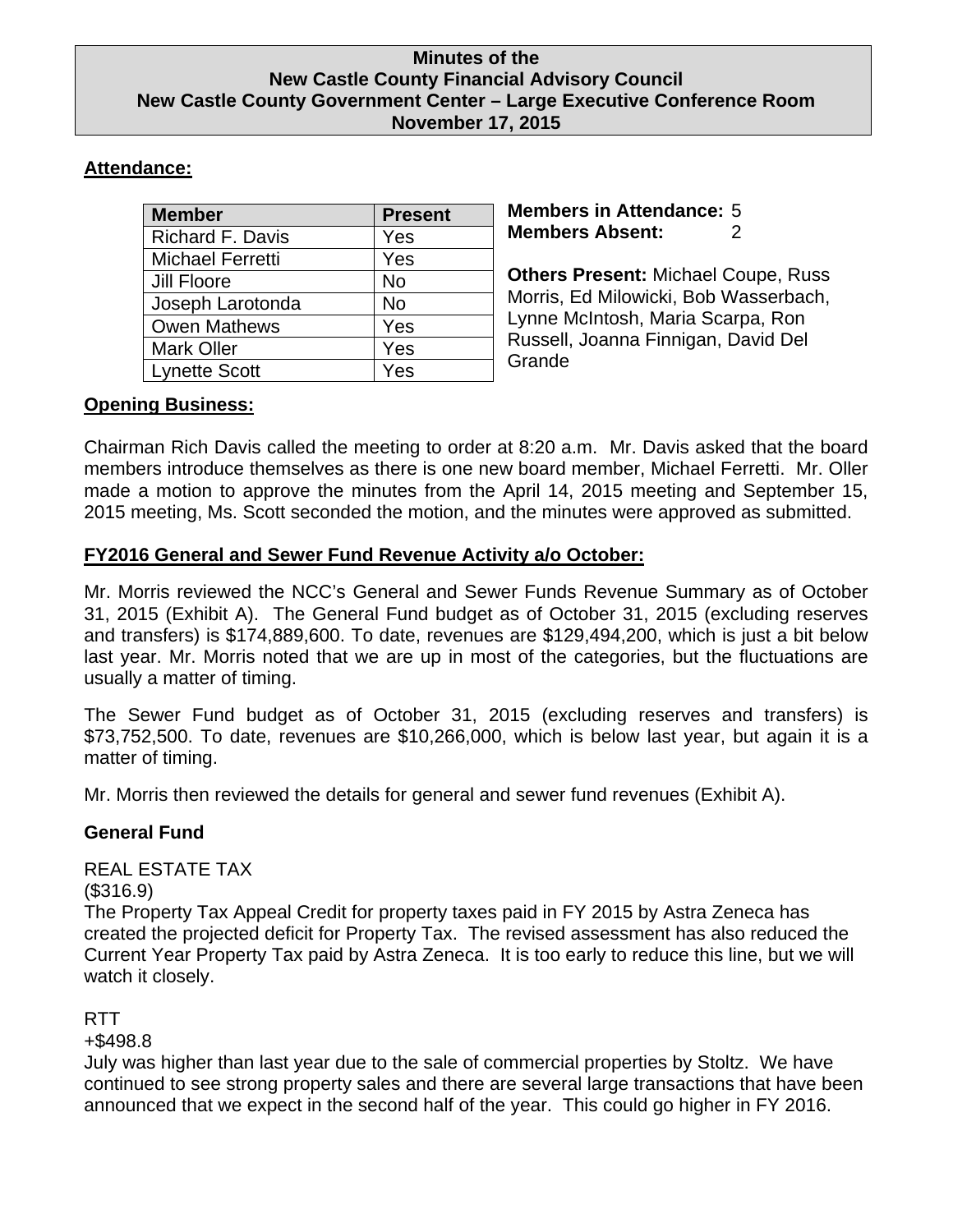### SERVICE CHARGES/FEES

**Sheriff** 

(\$261.5)

Sheriff sales in the first quarter have been very low due to external factors (the bankruptcy of Butler and Hosch). We expect revenues to recover during the next 3 quarters, but not at a pace that will make up for the past three months. Revenues for this area could go even lower if problems persist at the national level with moving forward with foreclosures.

## Deeds

+\$240.0

The combination of increased fees and an active real estate market have increased Deeds revenue in the first quarter. We expect this to continue during FY 2016.

Police Traffic Fines

(\$100.0)

This line has been consistently down for the past three years. There is no indication that it will increase in the near term. This could be reduced even more later this year.

## Property Maintenance Recoveries

+54.0

We have a revolving fund called the Problem Properties Revolving Fund which is used to remediate problems where homeowners are not taking action regarding problem properties. As the County has spent more money to deal with problems, the amount of money we have recovered has increased. The County recovers approximately 50% to 60% on average, but can place a lien on the property to recover funds. A law recently passed requiring a registration fee for vacant properties. The vacant property program just started.

### RECREATION

 $($44.0)$ 

This is a net of changes for two lines. Carousel has been consistently down for the past two years. This could go lower.

## LICENSES & PERMITS

Although there have been several plans and projects announced, they will not impact revenues for some time. For example, the Brandywine Golf Course must submit the subdivision plan to use which would take approximately 2 years to get approved.

### USE OF MONEY & PROPERTY

Impact Fees

When residential projects are built there is an impact fee to defray expenses / debt service against the operating budget.

# INTERGOVERNMENTAL REVENUES

(\$353.1)

This is the net of several lines. The biggest is a reduction for Paramedic Reimbursement of (\$920.0). The reimbursement was reduced by (\$920.0), but \$463,239 was for capital purchases and will be reimbursed to the General Fund from Capital. This is the amount eliminated from the most recent reimbursement request by the State of Delaware. This could go lower in FY 2016.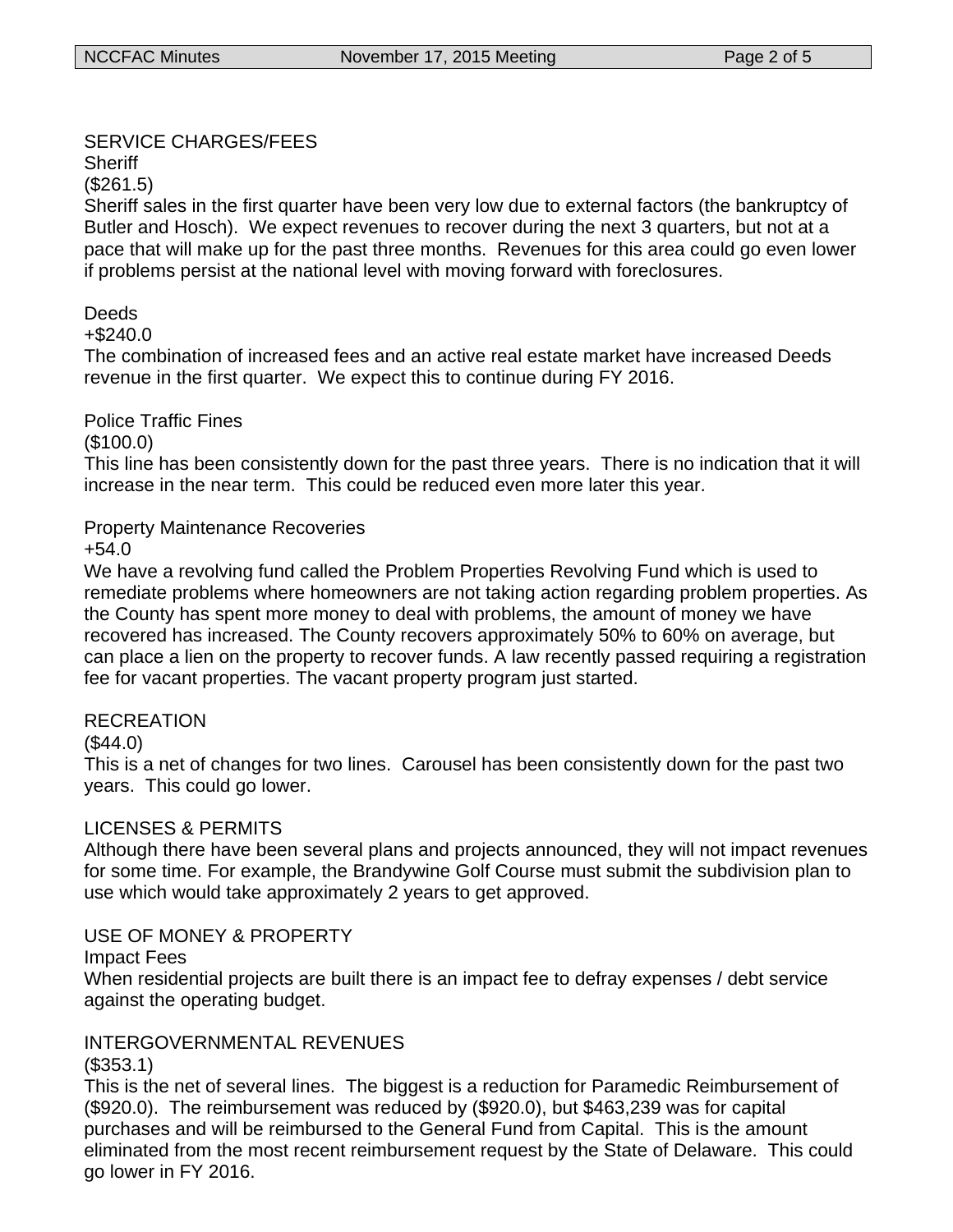### **Sewer Fund**

Residential Sewer Current No changes yet

Non Residential Current

(\$150.0)

Interest

Both Commercial and Apartment are slightly down and Industrial is doing better than budgeted. The net change is a reduction of \$150,000 for the first half of the year. If revenues continue at this pace in the third and fourth quarters, we will have to make another reduction of at least \$150,000.

**Delinquent** No changes yet

Connection Fees +\$30. This is mostly from residential construction.

Floodplain Development Permit +\$13.5 This depends on major commercial projects.

(\$482.0) This is based on the latest projections from Cash Management. When the budget was established in early CY2015, we expected the FED to raise interest rates in June. That hasn't happened yet. The downturn in the equities market for the past quarter has also reduced the return on County investments.

There are other miscellaneous changes based upon YTD revenues. They amount to an increase of \$77.3. Several of these lines have the potential to go higher in FY 2016.

Mr. Morris continued reviewing the Exhibit A – Charts.

RTT Revenue – We were off to a fast start with large commercial sales at the end of the last fiscal year as well as at the start of the current fiscal year. In October we were on budget, even though there were no large commercial sales.

Recorder of Deeds Revenue – Slightly above budget.

Register of Wills Revenue – Projected to be slightly below the budget line, but this could change with the settlement of a few large estates. As old cases are cleared however, this revenue source is likely to decline.

Sheriff Sales Actual – Currently well below the budget line, however numbers of set-ups is starting to increase. We are basing the estimates for the year on having approximately 45 - 50 sales per month. These numbers represents sheriff sales of real property.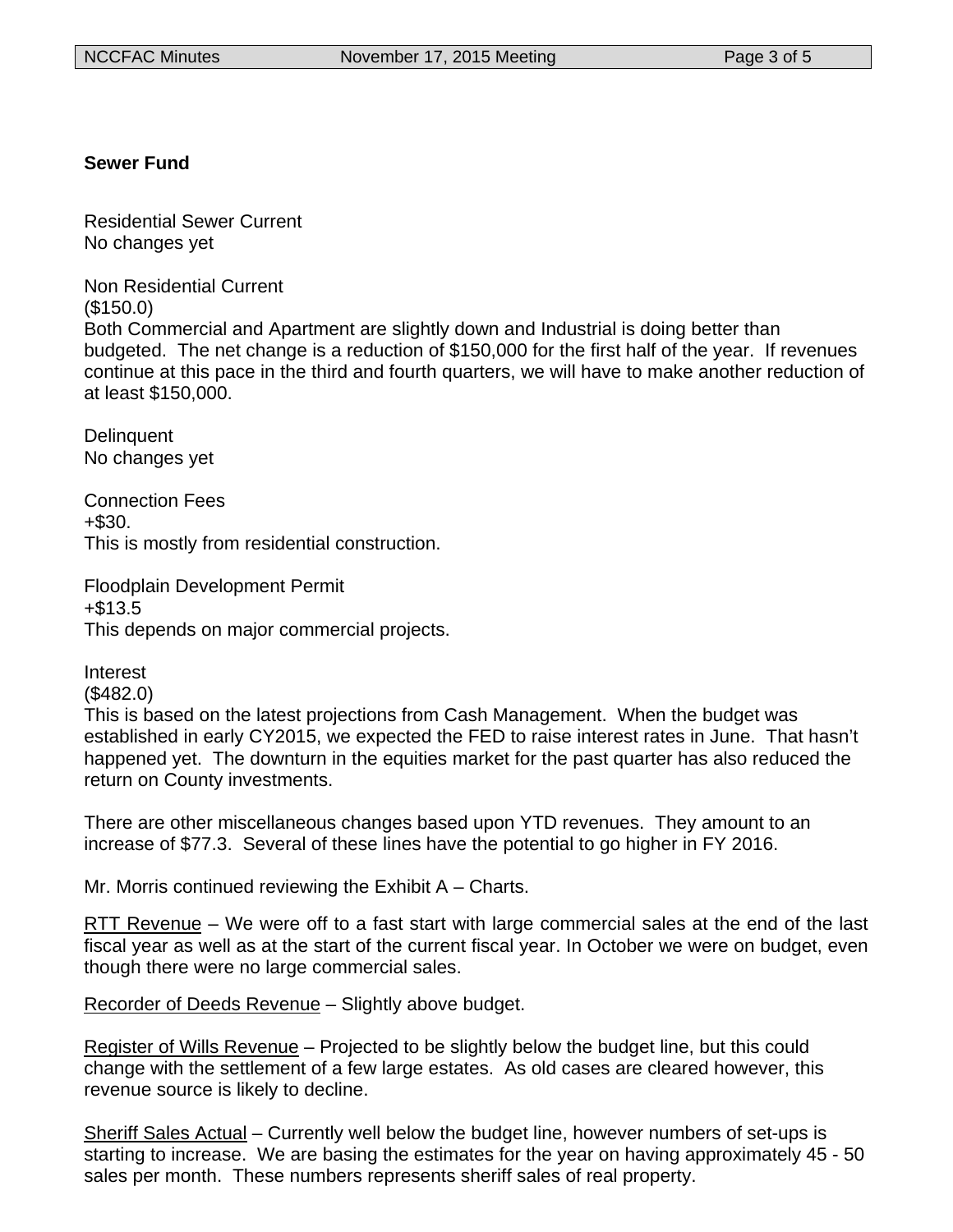Subdivision & Zoning Review Revenue – There was a bump in revenue in September because of the Westhampton development.

Building Permit Revenue – On average these are on target.

#### **FY2016 General and Sewer Fund Expenditure Activity A/O October and Forecast:**

Mr. Del Grande reviewed the FY2016 Budget vs. FY2016 Estimated as of October 31, 2015 (Exhibit C).

#### **General Fund**

The FY2015 Approved Budget on July 1, 2015 was \$174.1 million. As of October 31, 2015 the budget is \$173.8 million. We transferred \$440,834 from the Operating Budget to the Emergency Management Grant as part of the Annual County match. We appropriated \$6,000 from the Clerk of the Peace Technology fund to the Clerk of the Peace, and we appropriated \$150,000 from the tax stabilization reserves for an environmental impact study.

We are anticipating a \$0.5 million savings in Salaries at the end of the year. All of our labor unions are currently working without contracts. The County is in negotiations with all of the unions, so the results of those negotiations could affect the projections. Overall we are carrying about 120 vacancies in both the General and Sewer Fund, which accounts for most of our salary savings.

There are slight savings projected in both Communications & Utilities and Materials & Supplies.

Because of the timing of debt service payments, the FY16 Budget is \$2.8 million under FY15.

Overall we are estimating our expenses to be about \$171.9 million, \$1.9 million under our budget.

Mr. Oller questioned if the 120 vacant positions would ever be eliminated from the budget.

Mr. Del Grande explained that approximately 23 positions are unfunded. Also, some employees leaving the county cash out and get between half to a full-year salary in their final payment. Most of the vacancies aren't permanent. Generally they are temporary based on the ebb and flow of retirements and new hires.

We have 1,586 authorized positions.

Mr. Mathews asked if there were periodic reviews of departments for efficiencies regarding staffing and vacancies.

Mr. Del Grande explained that during every budget cycle the department managers review their staffing needs as part of the process. Any additions or subtractions are discussed in budget hearings with the executive office and then proposed to County Council. As an example, the Office of Finance is down 10 positions over the last 10 years.